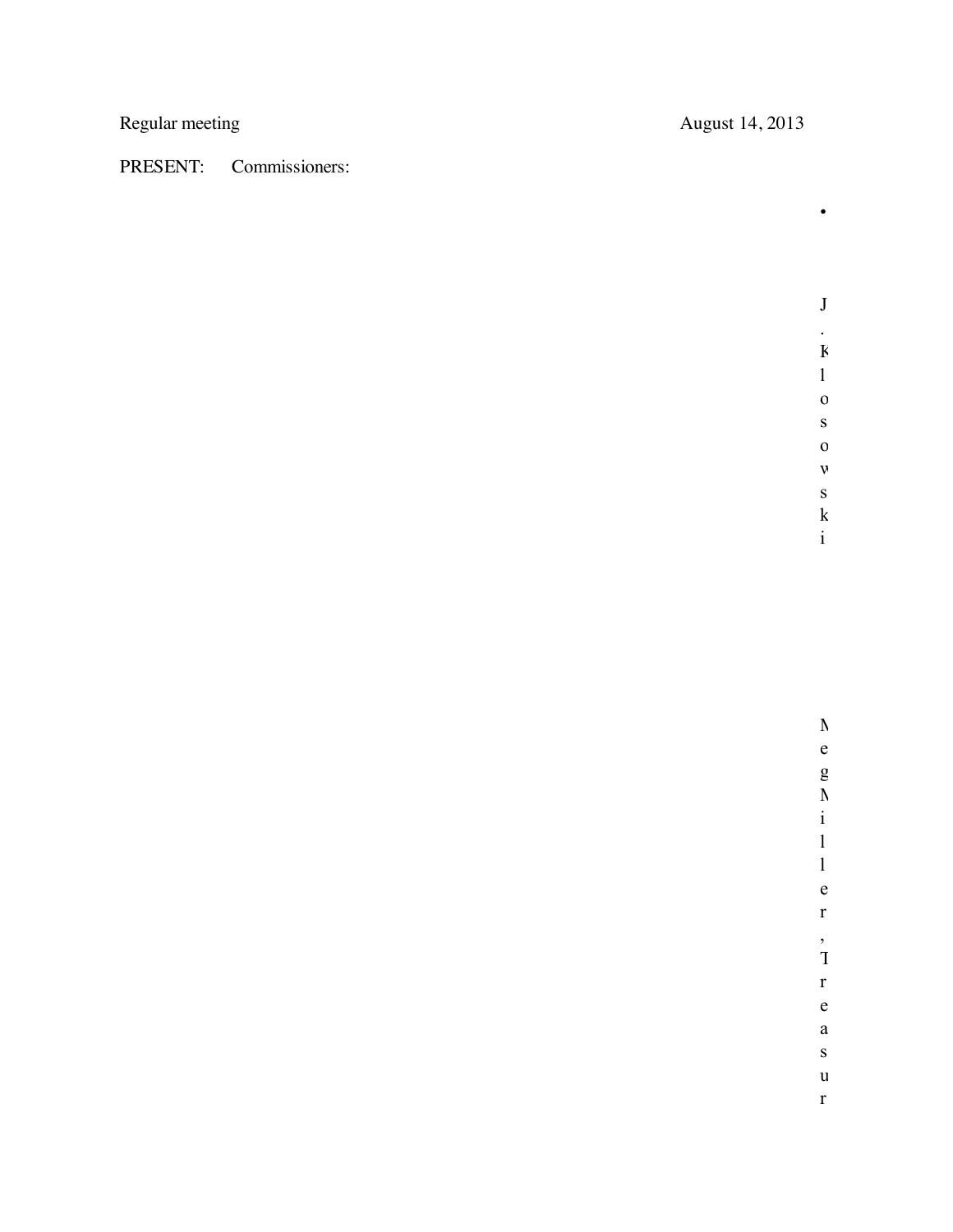|  |  | e |
|--|--|---|
|  |  | r |
|  |  |   |
|  |  |   |
|  |  |   |
|  |  |   |
|  |  |   |

 $\overline{\mathbf{R}}$  $\frac{1}{1}$ 

 $\frac{0}{f}$  $\mathbf{t}$ 

 $\mathbf{e}$ 

 $\overline{1}$  $\frac{1}{i}$ 

 $\mathbf{a}$  $\mathbf n$  $\boldsymbol{b}$  $\mathbf{a}$  $\mathbf t$  $\mathbf{t}$  $\rm i$  $\mathbf{s}$  $\mathbf{t}$  $\mathbf{0}$ 

 $\frac{1}{S}$  $\mathbf{e}$  $\mathbf{c}$  $\mathbf{r}$  $\mathbf{e}$ 

 $\mathfrak{t}$  $\mathbf{a}$